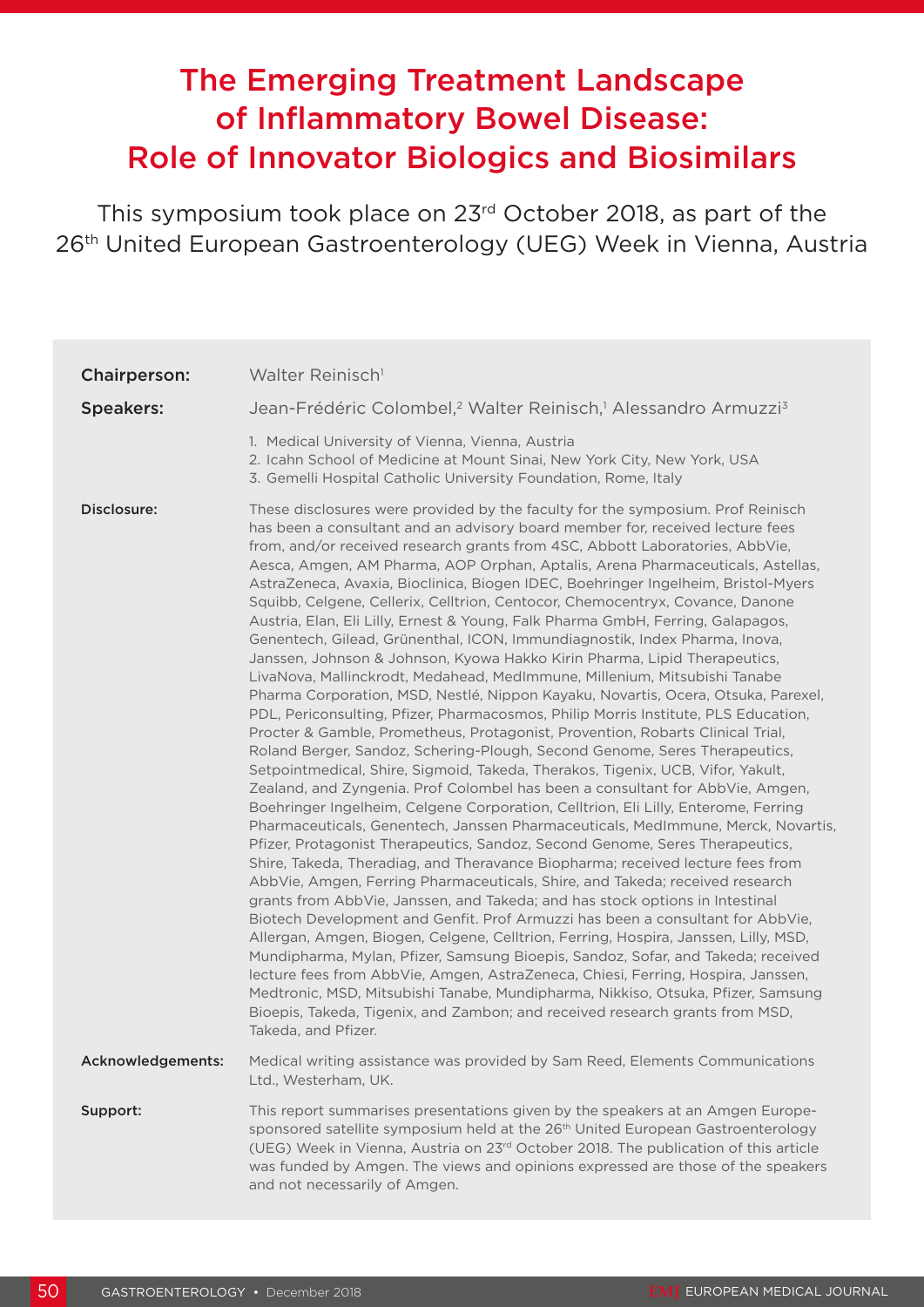### Meeting Summary

Despite the fact that the treatment armamentarium for inflammatory bowel diseases (IBD) is growing, unmet medical needs remain. These needs are driven, at least in part, by restricted access to biologics, which means that patients who would benefit from these agents will not receive them. This symposium explored approaches to improve IBD care, evaluating both the potential of novel therapies and the role of optimised treatment using the treat-to-target concept and careful evaluation of use of the right drug at the right time. The reality for clinicians is that selecting the best treatment needs to take into account the best medical option, patient preferences, and cost, which is one of the main barriers limiting access to biologic treatment. In this regard, biosimilars could serve the patient community by facilitating increased access, including use in early intervention to avoid disease progression. Education around biosimilars is essential to ensure patient acceptance of these agents and maximise the opportunity that they provide.

#### Introduction

#### Professor Walter Reinisch

Anti-TNF biologics are now well-established standard of care treatments that have significantly improved quality of life and reduced the need for hospitalisation and surgery for patients with IBD. At the same time, novel treatments and therapeutic approaches, which have the potential to further improve patient outcomes, continue to be investigated.<sup>1</sup> While advances in therapy are almost invariably associated with increased costs, the availability of biosimilars offers the opportunity for cost savings, and the potential to increase access to treatment.<sup>2</sup> Prof Reinisch highlighted how the accumulating evidence from recent trials, along with a better understanding of biosimilar development and regulatory approval, have helped to bring about a change in the perception of IBD specialists, such that they now prescribe biosimilars with increased confidence. This is acknowledged in the European Crohn's and Colitis Organisation's (ECCO) updated position statement on biosimilars.3 The symposium addressed advances both in novel treatments and in biosimilar developments, and for the latter considered the clinicians' and patients' perspectives, which are both important to maximise the potential benefits that can be achieved.

# Preparing For the Next Era in the Management of Inflammatory Bowel Diseases

#### Professor Jean-Frédéric Colombel

Prof Colombel noted that the incidence of IBD continues to increase steadily in Western countries and more dramatically in newly industrialised countries, such as China and India.4 However, despite discussions around the best treatment options, cost remains a barrier to biologic therapies, which can lead to restricted access and suboptimal treatment strategies. A report by Siegel et al.<sup>5</sup> highlighted real-world evidence from the USA indicating that, from January 2008–March 2016, only a small proportion of patients (<5%) received biologic therapeutics. In contrast, approximately 30% of IBD patients initially received treatment with 5-aminosalicylic acid (5-ASA), which is not approved for Crohn's disease (CD) in the USA, and many continued to receive this agent during the treatment pathway.<sup>5</sup> Three broad approaches were discussed to address unmet needs in IBD: improving current care, searching for a cure, and exploring prevention strategies (Table 1).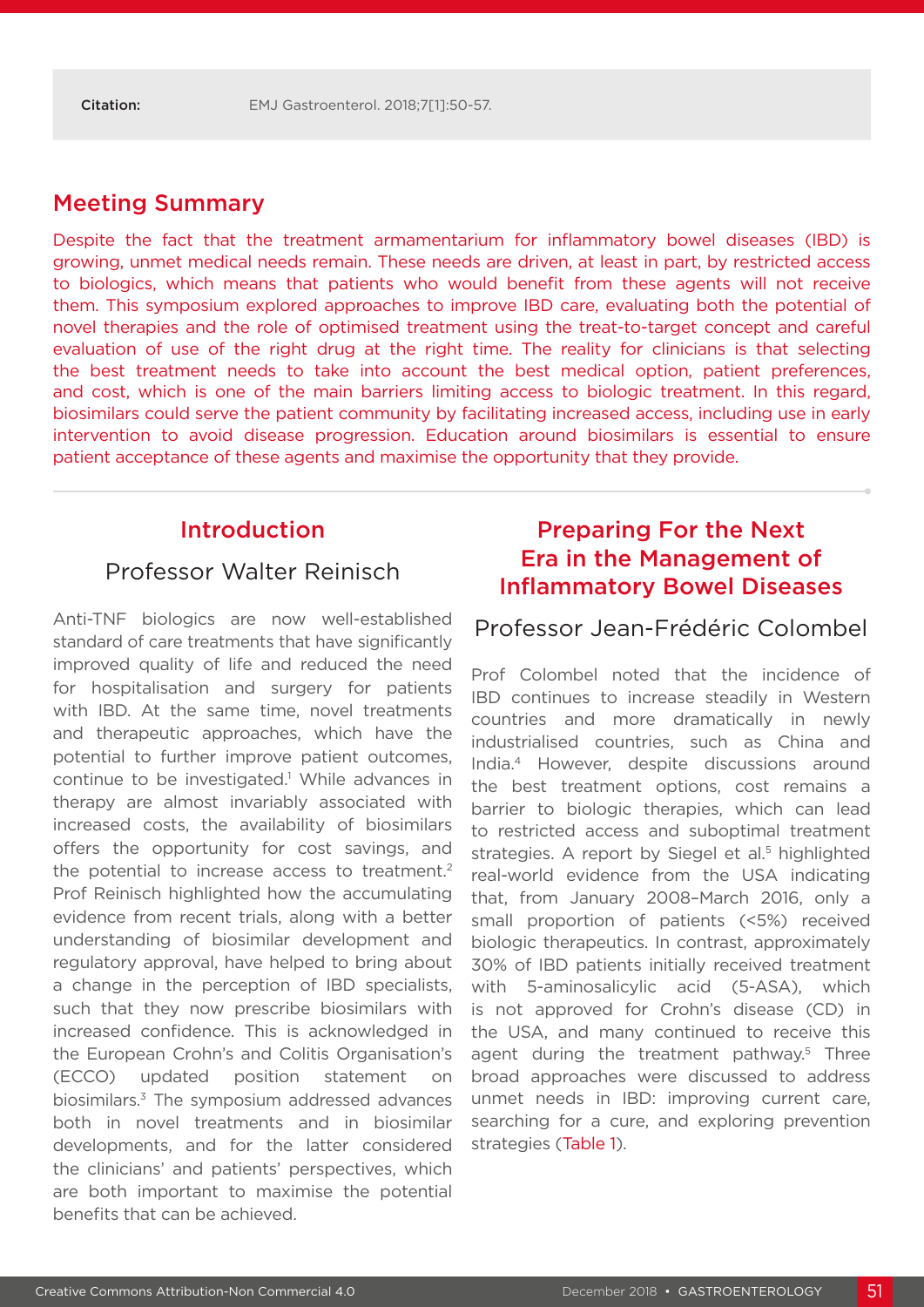#### Table 1: Approaches to address unmet needs in inflammatory bowel disease treatment.

| Improving care                                            | Looking for a cure                                                                                        | <b>Exploring prevention</b>                                                           |  |
|-----------------------------------------------------------|-----------------------------------------------------------------------------------------------------------|---------------------------------------------------------------------------------------|--|
| Early intervention.<br>Treat-to-target.<br>Tight control. | > Profiling to better understand<br>disease mechanisms.<br>> Correcting underlying<br>defective pathways. | Improving understanding of the<br>preclinical phase of inflammatory<br>bowel disease. |  |
|                                                           |                                                                                                           | > Predicting disease based on<br>serological markers prior to the<br>first symptoms.  |  |

Early intervention with biologics, treat-to-target, and tight control of clinical symptoms and biomarkers are essential for optimising current IBD care. The importance of early intervention was highlighted in a recent study of 130 patients with CD: while bowel damage increased with disease duration, damage was reduced in patients who received anti-TNF therapy within the first 2 years of disease progression compared with those exposed later.<sup>6</sup> A treat-to-target approach focusses on achieving remission or low disease activity using evidence-based treatment targets. This involves patients and clinicians agreeing strict definitions for treatment targets and working towards achieving them by adopting changes in therapy within distinct time frames.7 The current target is clinical remission of symptoms and mucosal healing.<sup>7</sup> Tight control involves treatment decisions based on regular monitoring of intestinal inflammatory biomarkers, such as C-reactive protein (CRP) and faecal calprotectin, and clinical symptoms.<sup>8</sup> The benefits of tight control of disease activity are illustrated by results from studies such as CALM,<sup>9</sup> an open-label, randomised, controlled Phase III study of patients with active endoscopic CD. Adalimumab initiation, escalation, and de-escalation, driven by monitoring a combination of CRP and faecal calprotectin biomarkers, Crohn's Disease Activity Index (CDAI), and prednisone use, led to improvements in the rate of mucosal healing and an absence of deep ulcerations 48 weeks after randomisation, compared with clinical management using escalation, based on CDAI and prednisone use alone.

While novel treatments have provided further benefits to patients, the efficacy of these drugs, such as ustekinumab, is beginning to plateau during maintenance treatment<sup>10</sup> and there is a

need to find alternative approaches. Promising new drugs to treat IBD include additional JAK inhibitors (such as tofacitinib, which is already approved for ulcerative colitis [UC] in Europe)<sup>11</sup> and the sphingosine 1-phosphate receptor modulator class.12 There is also growing interest in novel approaches to combine biologics in IBD therapy, for example, using adalimumab in combination with vedolizumab,13 and the cost savings associated with biosimilar treatment may help support such an approach. Future treatment strategies are anticipated to include personalised medicine approaches and the increasing use of diagnostic and predictive biomarkers. For example, a recent publication by West et al.<sup>14</sup> demonstrated that low pretreatment oncostatin M levels compared with higher levels of the protein in the mucosa were associated with improved complete mucosal healing following infliximab therapy in patients with IBD.

The concepts of 'cure' and 'prevention' in IBD were explored during the symposium. It was noted that understanding the mechanisms underlying IBD in an individual is crucial, and this includes the genetic, microbial, immunological, and metabolomic profiles and the clinical phenotype. Genetic analysis may be useful for identifying the causes of IBD and offering the patient appropriate treatment aimed at correcting the defective pathway. This was illustrated by the case of an earlyonset IBD patient with a homozygous mutation in an IL-10 receptor (IL10R2) who had disease remission following allogeneic stem cell transplantation from a sibling with a normal *IL10R2* gene.15 However, given the genetic complexities of  $IBD<sub>15</sub>$  a cure is unlikely to be reached in the near future. Consequently, effective disease prevention, through an improved understanding of the preclinical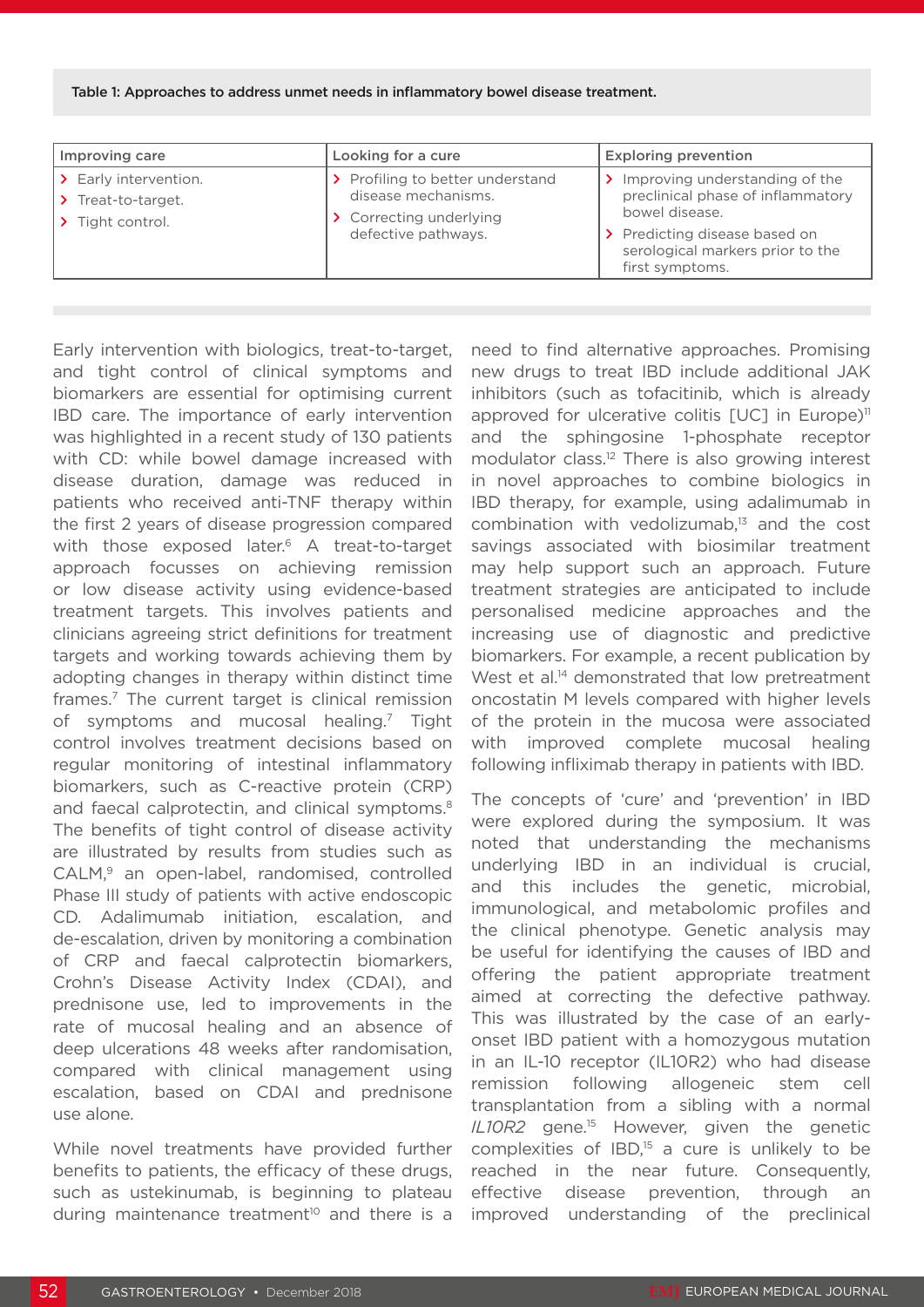phase of disease, is essential. During this phase, environmental and genetic factors interact and result in initiation and propagation of disease followed by subclinical inflammation and tissue damage.16 Increasing evidence demonstrates that this preclinical period, in which immunological changes in inflammatory markers and antimicrobial antibodies can be detected, can occur years before IBD diagnosis.17 A serological tool has recently been developed, using microbial antibodies and proteomic markers, that can predict CD around 5 years before the first symptoms.18 Gaining further insight into this preclinical phase of IBD could pave the way for preventative strategies.

Prof Colombel concluded his presentation by summarising that IBD are progressive, complex, heterogeneous diseases, the importance of optimising current treatments, and how disease prediction and prevention are likely to be central for the future of IBD management.

## Upcoming Biosimilars in the Spotlight: What to Consider When Selecting

#### Professor Walter Reinisch

The anti-TNF biologics infliximab and adalimumab are effective and established treatments for adult and paediatric CD and UC patients. Biosimilars of these agents are now available in Europe, adding to the range of potential treatment options (Table 2).<sup>11,19</sup> Prof Reinisch provided an overview of the anti-TNF agents available and discussed some of the key factors that clinicians should consider when evaluating them for use in the clinic.

The totality of evidence is the data package generated for a biosimilar to demonstrate that it is equivalent to the reference product. This focusses on analytical and functional analyses of the biosimilar supported by data from clinical studies. For biosimilars, guidelines suggest that only one confirmatory trial is generally required, and clinical studies are designed to demonstrate that there are no clinically meaningful differences compared with the reference product rather than efficacy and safety per se. Biosimilar clinical studies are

usually equivalence trials and the most sensitive patient populations and clinical endpoints should be identified to ensure that any differences between the biosimilar and reference product with respect to efficacy, safety, and immunogenicity can be attributed to product characteristics rather than patient and diseaserelated factors.20,21 Adalimumab biosimilars have primarily been evaluated in Phase III trials of moderate-to-severe plaque psoriasis (PsO) and/or rheumatoid arthritis (RA). In PsO, there is a relatively high placebo-adjusted response rate. This, combined with the fact that biologics are not usually administered with immunosuppressive therapy, facilitates the detection of small differences in efficacy, safety, and immunogenicity. However, assessment in RA does allow for comparison between biosimilar and reference product in combination with standard of care immunosuppressive agents.22 Evaluating biosimilars in IBD models is difficult because of the high inter-individual variability in pharmacokinetics and because surrogate markers, such as therapeutic drug monitoring, are required to assess systemic inflammation. Patients with IBD also display heightened immune responses that can lead to accelerated drug clearance relative to other populations.23 The use of biosimilars is, therefore, generally extrapolated to the IBD population at the time of licensing.

Data supporting switching from reference product to biosimilar are important to provide confidence in continued efficacy, safety, and immunogenicity. Because all biosimilars are unique, data on switching should be assessed for each agent. Switching data for the adalimumab biosimilar ABP 501 were discussed during the symposium as an example of the data that may be generated. Equivalence of ABP 501 and the adalimumab reference product has been demonstrated in terms of efficacy, safety, and immunogenicity in two Phase III, randomised controlled equivalence trials: one in moderate-to-severe PsO (N=350)<sup>24,25</sup> and one in moderate-to-severe RA (N=526).26 In the 52-week Phase III PsO trial, a switch occurred at Week 16, with patients who were initially randomised to the adalimumab reference product arm being re-randomised to continue on the reference product or to receive ABP 501.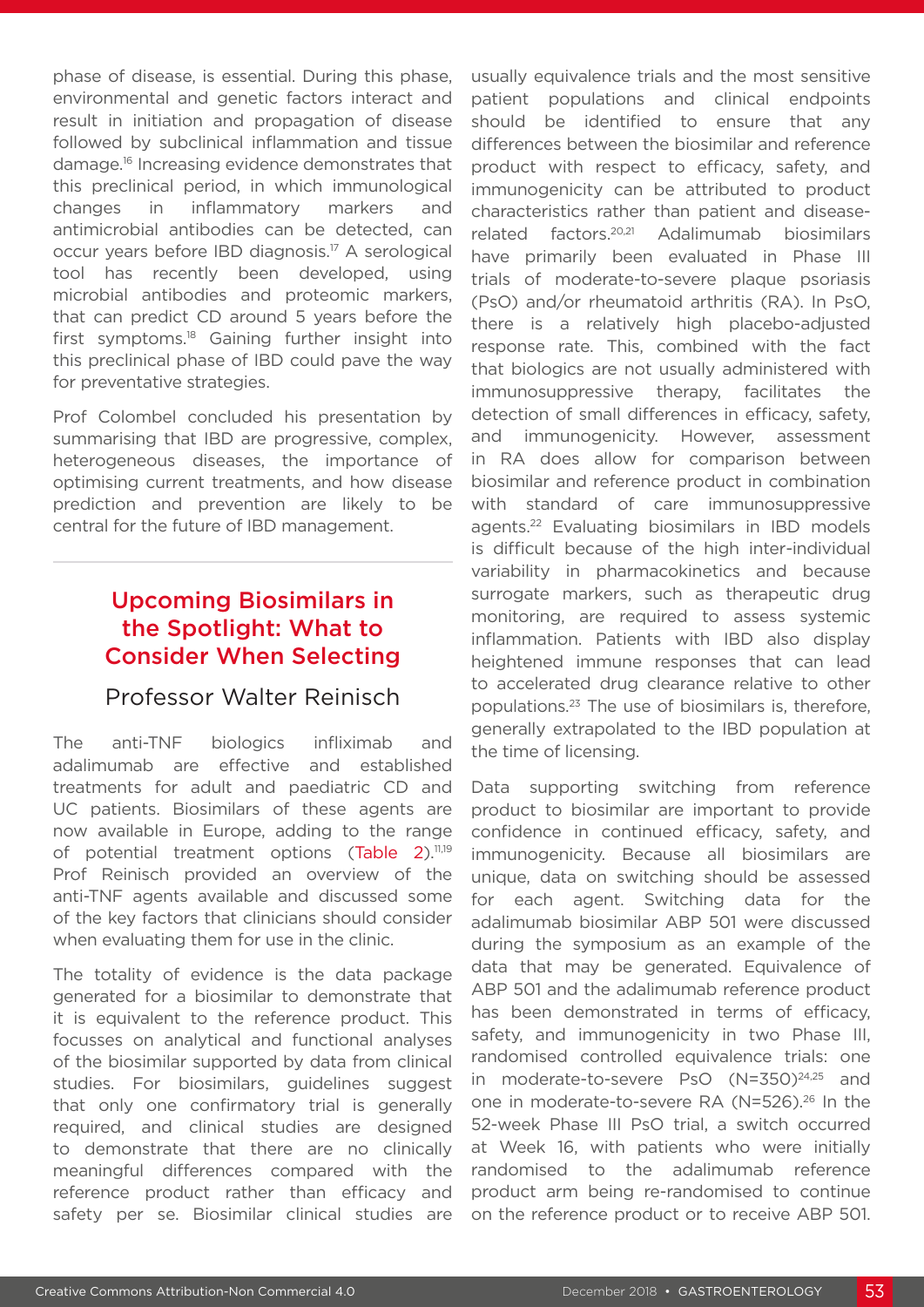| Company                     | <b>Biosimilar</b>                      | Reference product | <b>EC</b> approval | FDA approval     |
|-----------------------------|----------------------------------------|-------------------|--------------------|------------------|
| Celltrion Healthcare/Pfizer | CT-P13 (two<br>biosimilar brands)      | Infliximab        | September 2013     | April 2016       |
| Samsung Bioepis/Biogen      | SB <sub>2</sub>                        | Infliximab        | May 2016           | April 2017       |
| Amgen                       | <b>ABP 501</b>                         | Adalimumab        | March 2017         | September 2016   |
| Samsung Bioepis/Biogen      | SB <sub>5</sub>                        | Adalimumab        | August 2017        | Not yet obtained |
| Boehringer Ingelheim        | BI 695501                              | Adalimumab        | November 2017      | August 2017      |
| Sandoz/Pfizer               | PF-06438179 (two<br>biosimilar brands) | Infliximab        | May 2018           | December 2017    |
| Sandoz                      | GP2017 (three<br>biosimilar brands)    | Adalimumab        | <b>July 2018</b>   | October 2018     |
| Mylan/Fujifilm              | <b>FKB327</b>                          | Adalimumab        | September 2018     | Not yet obtained |

EC: European Commission; FDA: U.S. Food and Drug Administration.

Patients treated with ABP 501 and adalimumab reference product had similar clinical efficacy, safety, and immunogenicity profiles over the duration of the trial, including after the single switch.24,25 In RA, a 26-week Phase III parent study<sup>26</sup> was followed by a 72-week, open-label extension study27 (i.e., total duration of 98 weeks), in which all eligible patients, including those initially receiving adalimumab reference product, could continue on ABP 501. In the open-label extension study, efficacy, safety, and immunogenicity were comparable to those seen in the parent study. $27-29$  The formulation may be an important consideration when evaluating different adalimumab biosimilars, as injection-site pain can impact patient acceptance of treatment. It was noted that patients receiving ABP 501, which is citrate-free, reported lower injection-related pain compared with the citrate-containing adalimumab reference product in both the Phase III PsO and RA trials  $30$ 

As clinical data in IBD have not been included in the regulatory submissions of adalimumab biosimilars approved to date, the use of these agents in these indications currently relies on extrapolation. Extrapolation of clinical efficacy and safety data to other indications of the reference product, not studied in clinical trials for the biosimilar, is fundamental to the concept of biosimilars. Extrapolation is possible and should be considered in light of the totality

of evidence for a biosimilar (the analytical, functional **Fincluding** mechanism of action<sub>1</sub>. and the clinical and non-clinical data) along with adequate scientific justification. Additional data may be required to support extrapolation when it is not clear whether the efficacy and safety reported in one indication are relevant for another indication.<sup>20,31</sup>

Prof Reinisch summarised his presentation by explaining that clinicians need to be aware of the many considerations when selecting a biosimilar in order to reach a fully informed decision.

### Alleviating Patient Concerns About Biosimilars: Challenges and Opportunities

#### Professor Alessandro Armuzzi

A comparison of surveys among IBD specialists performed in 2013 and 2015 highlighted that clinicians have become better informed about biosimilars and more confident in their use in clinical practice.<sup>32</sup> However, this increased confidence is not always mirrored in patients. As a consequence, Prof Armuzzi explained the importance of ensuring that patients are well informed to maximise both the acceptance and clinical benefits of these agents.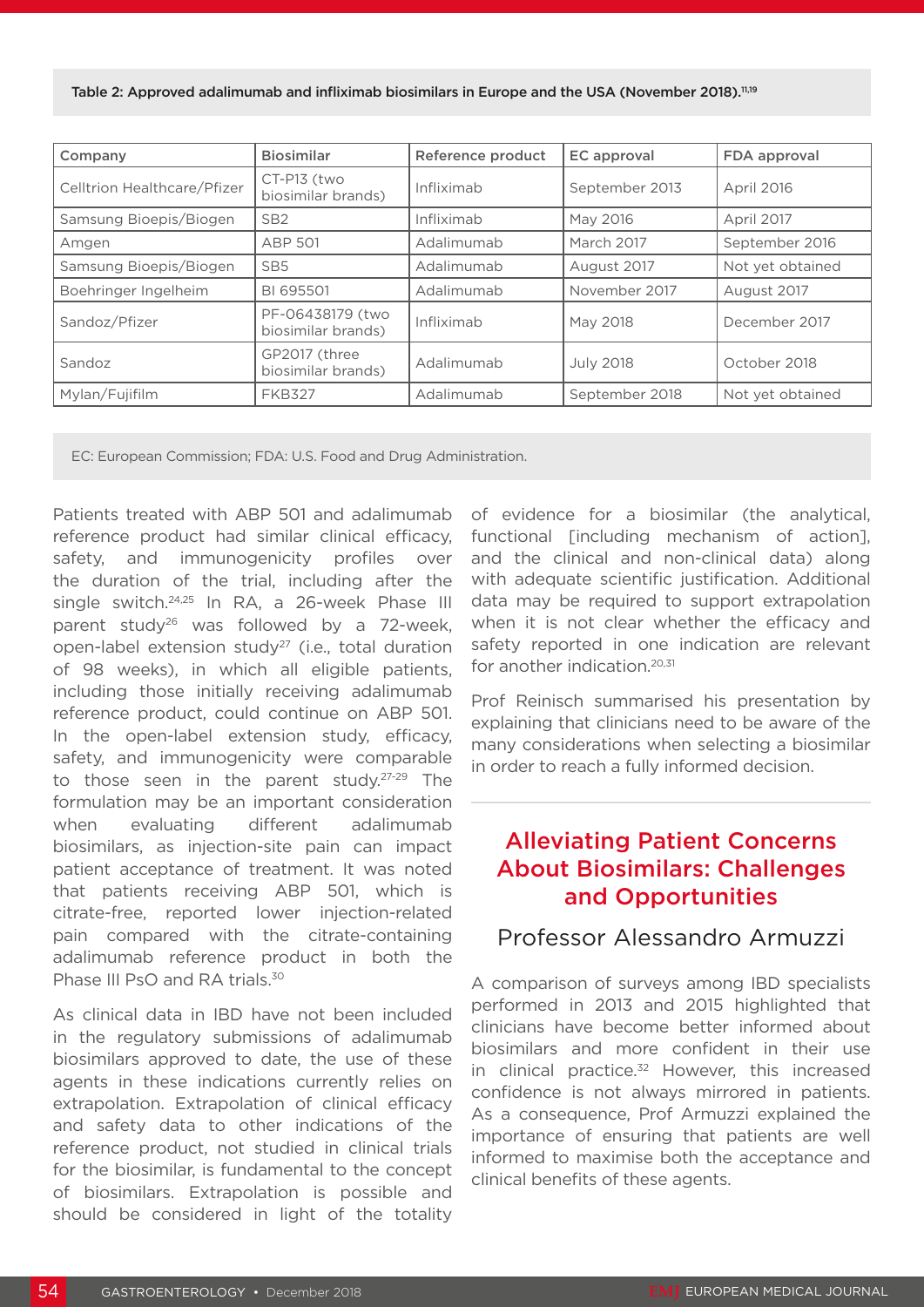The results of a survey conducted by the European Federation of Crohn's and Ulcerative Colitis Associations (EFCCA),<sup>33</sup> which evaluated patient (N=1,181) perceptions of biosimilars, were discussed during the symposium. Some patients were found to have concerns about biosimilars, particularly around efficacy, safety, and extrapolation to IBD, and wanted to know what biologic they were receiving (i.e., biosimilar or reference product). Overall, these findings highlight that patients with IBD require more information about biosimilars, and that they should be fully informed and involved in the treatment decision-making process. Increasing confidence in biosimilars and empowering patients can be facilitated by educating patients about the data supporting equivalence of a biosimilar to the reference product. For example, the totality of evidence concept should be explained, emphasising that the mechanism of action is the same between a biosimilar and reference product and that the extent of both analytical and functional data goes beyond a single clinical trial. Explaining these concepts to patients in a simple manner may help to improve their understanding of and confidence in biosimilars.

A considerable body of data from many fields of research has linked negative patient expectations to the occurrence of adverse symptoms and/or lack of efficacy, in turn impacting wellbeing of patients and treatment adherence. Such data suggest that a nocebo effect associated with a therapeutic intervention may be possible; the nocebo effect has subsequently been defined as an effect that is unrelated to the physiological action of the treatment and arises as a result of the psychosocial context or therapeutic environment on the patient's mind, body, and brain. $34$ The potential for the nocebo effect has been reported in association with biosimilars.<sup>35</sup> The underlying causes of the nocebo effect are complex and incompletely understood; some risk factors, such as clinical characteristics and symptom expectations, are pre-existing in the patient, whereas others can be acquired (e.g., through verbal suggestions). $35$  The importance of expectation in the context of the nocebo effect was discussed using the example of the opioid analgesic remifentanil. Expectation of a positive treatment outcome doubled

the analgesic effect of the drug, whereas expectation of a negative outcome eliminated the analgesic effect.<sup>36</sup>

Given the potential risk of the nocebo effect when switching patients to biosimilars, clinicians should be familiar with strategies to prevent and manage its occurrence. At the heart of this lies communication between clinicians and patients. The BIO-SWITCH study<sup>37</sup> evaluated the efficacy and safety of switching from infliximab reference product to CT-P13 in patients (N=192) with RA, psoriatic arthritis, or ankylosing spondylitis over a 6-month follow-up period. In this study, all patients received a letter about the option to transition to CT-P13 and a subsequent telephone follow-up; treatment was administered in group intravenous sessions. During this study, 24% of patients discontinued CT-P13, mainly due to subjective complaints that could possibly be explained by the nocebo effect. The BIO-SPAN study<sup>38</sup> of patients (n=625) who underwent a non-mandatory switch from reference product to biosimilar etanercept used an enhanced structured communication approach. This involved a letter to patients about switching with a telephone follow-up and treatment was administered in individual subcutaneous sessions. Furthermore, the reduced costs associated with biosimilars were highlighted to patients, and healthcare professionals received soft skills training on potential objection handling and approaches to avoid the nocebo effect.38,39 A similar 6-month treatment persistence rate was observed following the switch compared with etanercept-treated patients in an historical cohort (N=600).<sup>38</sup> Thus, good communication and education could have an effect on minimising the occurrence of the nocebo effect in combination with other approaches, such as building a strong clinician–patient relationship and identifying patients at risk (Figure 1).<sup>35,40,41</sup>

Prof Armuzzi concluded by explaining that several different communication strategies should be explored to prevent and manage the nocebo effect. These should include patient education and involve not just patients and clinicians but also other healthcare professionals, such as nurses, who play an important role in conveying information about biosimilars to patients.40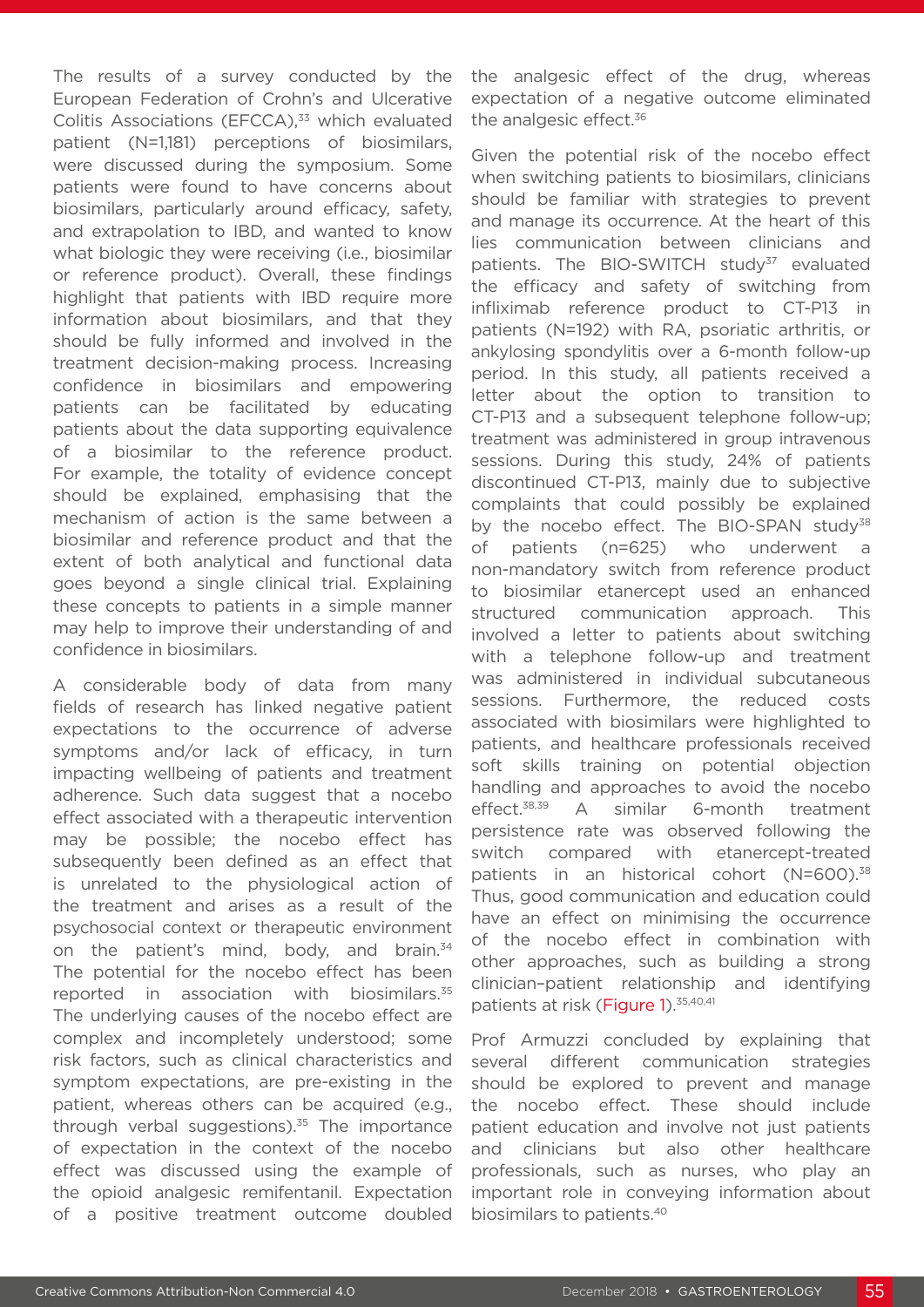

#### Figure 1: Strategies to minimise the occurrence of the nocebo effect.

*Adapted from Armuzzi et al.40 and Kristensen et al.41*

#### Concluding Remarks

Optimising the current management of IBD and developing strategies to predict and prevent IBD at the preclinical stage of disease are key elements in the evolving treatment landscape. Biosimilars of adalimumab are anticipated to play an important role in improving current care by communication strategies.

providing cost savings and facilitating access to treatment. Clinicians should carefully consider the multitude of factors when selecting biosimilars, including the available totality of evidence, and should ensure that patients are informed, engaged, and empowered about their treatment through the use of effective

#### TO VIEW THE WEBCAST OF THE SYMPOSIUM, PLEASE CLICK ON THE LINK BELOW  $\leftarrow$

ENTER THE PASSWORD 'UEGWVienna' WHEN PROMPTED

https://vimeo.com/302810410

#### References

- 1. Lee HS et al. Novel treatments for inflammatory bowel disease. Korean J Intern Med. 2018;33(1):20-7.
- 2. Zheng MK et al. Insights on the use of biosimilars in the treatment of inflammatory bowel disease. World J Gastroenterol. 2017;23(11):1932-43.
- 3. Danese S et al. ECCO position statement on the use of biosimilars for inflammatory bowel disease – An update. J Crohns Colitis. 2017;11(1): 26-34.
- 4. Kaplan GG, Ng SC. Understanding and preventing the global increase of inflammatory bowel disease. Gastroenterology. 2017;152(2):313-21.
- 5. Siegel C et al. Real-world treatment pathway visualizations show low use of biologic therapies in Crohn's disease and ulcerative colitis in the United States. Abstract DOP060. European Crohn's and Colitis

Organisation (ECCO) Congress, 15-18 February, 2017.

- 6. Farre C et al. Correlation between the Lemann Index and the Inflammatory Bowel Disease-Disability Index in Crohn's disease. Abstract P187. European Crohn's and Colitis Organisation (ECCO) Congress, 14-17 February, 2018.
- 7. Peyrin-Biroulet L et al. Selecting therapeutic targets in inflammatory bowel disease (STRIDE): Determining therapeutic goals for treat-to-target. Am J Gastroenterol. 2015;110(9): 1324-38.
- 8. Colombel JF et al. Management strategies to improve outcomes of patients with inflammatory bowel diseases. Gastroenterology. 2017;152(2):351-61.
- 9. Colombel JF et al. Effect of tight control management on Crohn's

disease (CALM): A multicentre, randomised, controlled Phase 3 trial. Lancet. 2018;390(10114):2779-89.

- 10. Ungaro RC et al. Net remission rates with biologic treatment in Crohn's disease: A reappraisal of the clinical trial data adjusting for both induction and remission phases and prior exposure to TNF antagonists. Abstract Sa1759. Digestive Disease Week, 2-5 June, 2018.
- 11. EMA. Authorised medicines. Available at: https://www.ema.europa.eu/ en/medicines. Last accessed: 12 November 2018.
- 12. Hindryckx P et al. The expanding therapeutic armamentarium for inflammatory bowel disease: How to choose the right drug[s] for our patients? J Crohns Colitis. 2018;12(1):105-19.
- 13. Hirten RP et al. Combining biologics